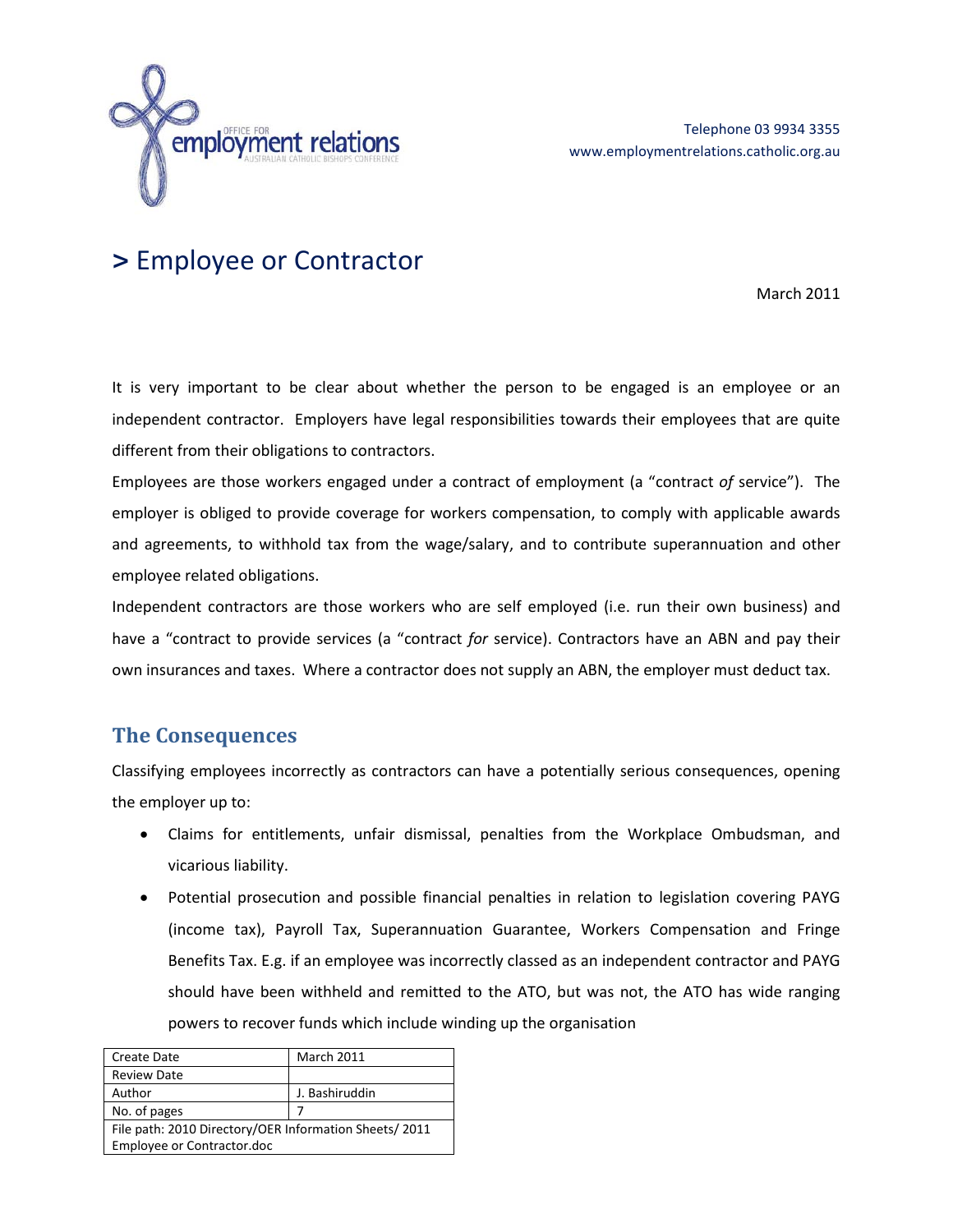- Financial penalties on individual company directors regardless of whether failure to pay tax was due to a genuine mistake or not. (i. e. the directors of a company may be personally liable to pay an amount equal to the company's liability.)
- Financial penalties for sham contract arrangements. A sham contract arrangement is one where an employer attempts to disguise an employment relationship as an independent contracting relationship in order to avoid the responsibility for paying legal entitlements such as minimum rates of pay and leave entitlements to an employee.

An example of how far courts will go in deconstructing artificial arrangements can be seen in the decision of *Damevski v Giudice [2003] FCAFC 252*. In this decision the Full Court of the Federal Court of Australia overturned a decision of the Full Bench of the AIRC that no employment relationship existed between Mr Damevski and Endoxos Pty Ltd. Mr Damevski had been previously engaged by the company as an employee, however some 3 years into his employment he was informed that due to cost pressures the company had decided to move to a contracting system, whereby Mr Damevski would establish his own business and become a contractor to MLC Workplace Solutions Pty Ltd. Mr Damevski signed documents stating that he understood and agreed to the proposal, and some months later was told that he was being taken off the job. Throughout the period during which Mr Damevski was ostensibly engaged as a 'contractor', he continued to work under the same arrangement and was provided by Endoxos with a van, equipment, and company livery.

In determining whether a worker is a contractor or an employee the courts will not look at whether the employer has called the worker a contractor, rather it will look at the factors described below here as set out in the Full Bench AIRC decision *Abdalla v Viewdaze Pty Ltd t/a Malta Travel* 504. Essentially it is the 'control' over the work that is the major deciding factor on whether a person is an employee or a contractor.

#### **What are the differences between an Employee and a Contractor?**

It can be difficult to distinguish between an employee and an independent contractor. The usual way to determine whether a worker is an employee is a by using the 'multi-factor' test as outlined in the explanatory memorandum to the Independent Contractors Act. The multi-factor test examines the relationship between the worker and the organisation against the criteria listed in the table below.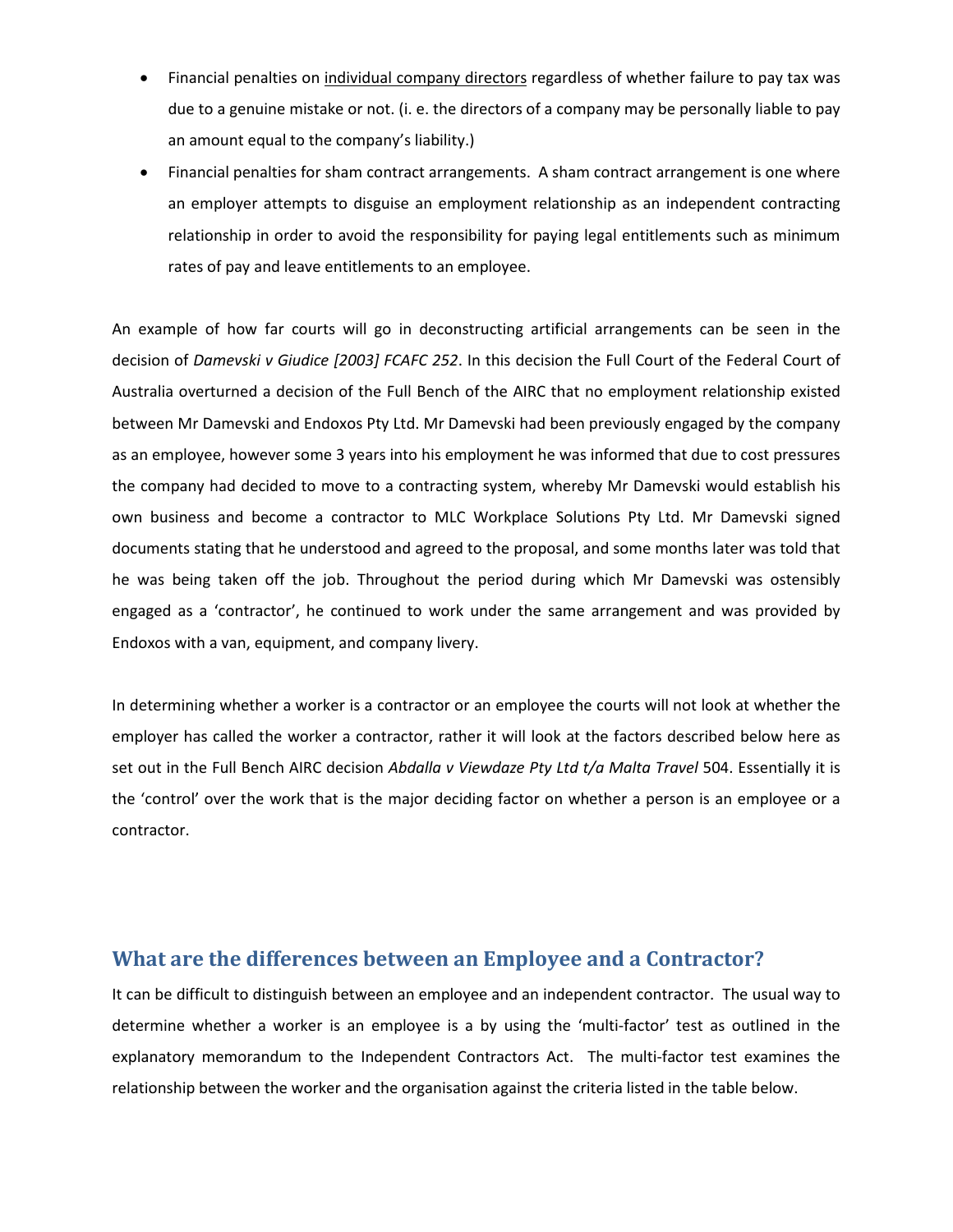| <b>ITEM</b>                     | <b>EMPLOYEE</b>                   | <b>CONTRACTOR</b>                  |
|---------------------------------|-----------------------------------|------------------------------------|
| <b>Control over work</b>        | The employer has an implied       | The employer has a right to        |
|                                 | right in industrial law to direct | specify how the contracted         |
|                                 | and control the work of an        | services are to be performed.      |
|                                 | employee. The employee works      | However, such control must be      |
|                                 | in the business of the employer   | specified in the terms of the      |
|                                 | and the employer is free to       | contract,<br>otherwise<br>the      |
|                                 | manage their business as they     | contractor is free to exercise     |
|                                 | see fit.                          | their discretion.                  |
| Independence                    | An employee works in the          | of<br>Although<br>work<br>the<br>a |
|                                 | business of the employer. Their   | contractor is done for the         |
|                                 | work is an integral part of the   | business, it is not integrated     |
|                                 | business.                         | into it but is ancillary to it.    |
| Appointment                     | An employee is generally          | An independent contractor is       |
|                                 | recruited through an              | likely to advertise their services |
|                                 | advertisement by the              | to the public at large. An         |
|                                 | employer. A full time             | independent contractor can         |
|                                 | employee usually works for just   | provide services to many           |
|                                 | one employer                      | clients.                           |
| <b>Payment, Taxes and Leave</b> | Payment is often based on the     | Payment is dependent on the        |
|                                 | period of time worked, but an     | performance of the contracted      |
|                                 | employee can also be paid         | services. A contractor is          |
|                                 | 'piece rates' or commission. An   | responsible for their own taxes    |
|                                 | employee is entitled to various   | and insurances, and is not paid    |
|                                 | types of paid leave and is        | for any leave, nor covered by      |
|                                 | covered by workers comp. An       | the employer's workers             |
|                                 | employee pays PAYG tax which      | compensation insurance.            |
|                                 | the employer pays on behalf of    |                                    |
|                                 | the employee.                     |                                    |
| <b>Commercial risks</b>         | An employee generally bears       | A contractor bears legal risk in   |
|                                 | no legal risks in respect of the  | respect of the work. They have     |
|                                 | work; since the employee is       | the potential to make a profit     |
|                                 | part of the employer's            | or loss, and must remedy any       |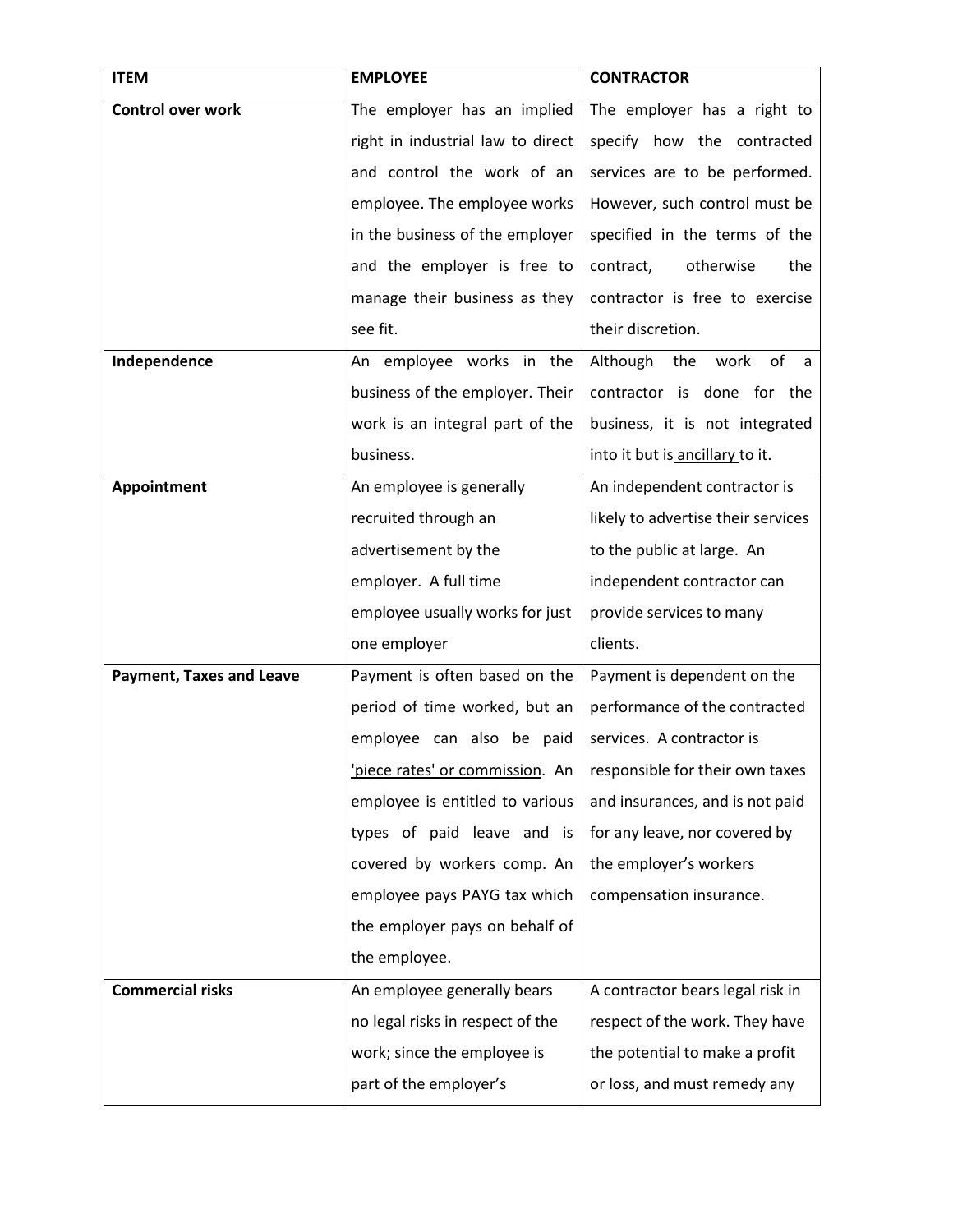| <b>ITEM</b>                | <b>EMPLOYEE</b>                  | <b>CONTRACTOR</b>               |
|----------------------------|----------------------------------|---------------------------------|
|                            | business, the employer is        | defective work at their own     |
|                            | legally responsible for any work | expense. Generally a            |
|                            | performed by employees.          | contractor would be expected    |
|                            | Further, the employer is         | to carry her/his own insurance  |
|                            | generally responsible for any    | policy.                         |
|                            | loss resulting from poor work.   |                                 |
| <b>Ability to delegate</b> | An employee performs the         | Unless otherwise specified in   |
|                            | work personally and generally    | the contract a contractor can   |
|                            | cannot subcontract the work to   | subcontract or delegate the     |
|                            | someone else.                    | work.                           |
| Tools, equipment and       | The employer usually provides    | Generally, a contractor         |
| expenses                   | tools and equipment. An          | provides their own tools and    |
|                            | employee is generally            | equipment. An independent       |
|                            | reimbursed for expenses          | contractor is responsible for   |
|                            | incurred in the course of        | their own expenses.             |
|                            | employment.                      |                                 |
| <b>Termination</b>         | An employer reserves the right   | An independent contractor is    |
|                            | to dismiss an employee at any    | contracted to complete a set    |
|                            | time (subject to any state or    | task. The payer may only        |
|                            | federal laws).                   | terminate the contract without  |
|                            |                                  | penalty where the worker has    |
|                            |                                  | not fulfilled the conditions of |
|                            |                                  | the contract. The contract will |
|                            |                                  | usually contain terms dealing   |
|                            |                                  | with defaults made by either    |
|                            |                                  | party                           |

Further information can be obtained from the ATO website, including a Contractor or employee decision tool. **<http://www.ato.gov.au/businesses/content.asp?doc=/content/00095062.htm>** and **<http://law.ato.gov.au/atolaw/view.htm?docid=SGR/SGR20052/NAT/ATO/00001>** which also provides guidance for determining employee vs. contractor decisions.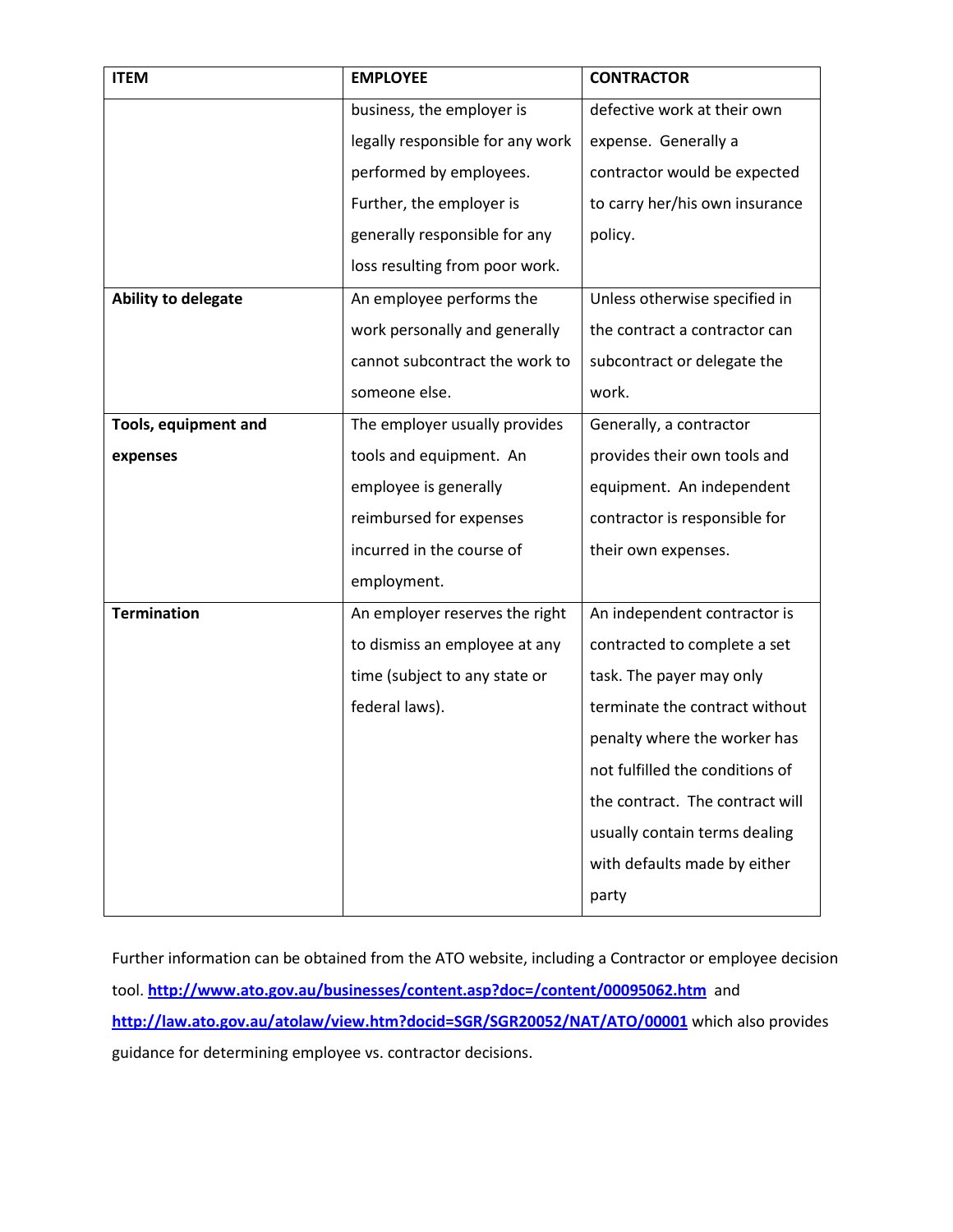# **Australian Business Number (ABN)**

The mere fact that a person has an ABN does not preclude that person from being an employee. Before engaging a person (or company as the case may be) as an independent contractor, always undertake an ABN search (or company search) of the person or company. There have been a number of cases where independent contractors (for example cleaners) have been engaged as companies but subsequent ABN searches have shown that such companies do not exist, and thus the principals are in fact employers engaging individuals as employees without intending this to be the result.

Regarding the employer/employee relationship, implications for the employer may include:

## **Taxation**

Tax implications for the employer are:

- The employer is required to withhold PAYG from employee's salary and wages and remit same to the ATO;
- The employer will be required to pay Payroll tax in respect of salary and wages where the threshold is reached.

Prosecution and financial penalties apply if an employee is incorrectly classed and paid as an independent contractor, regardless as to whether this was the result of a genuine mistake. Failure to pay Payroll tax means the primary tax must be paid. In addition, interest and penalties as assessed may be payable.

# **Superannuation Requirements**

The employer is required to pay superannuation guarantee of 9% if the employee earns more than \$450 per calendar month.

However, if an independent contractor is engaged, and the contract is principally for labour (i.e. more than 50% of the cost of the contract is for labour), then the employer must pay superannuation. In this case, 'labour' includes physical labour, mental effort or artistic effort.

Further information is available on the ATO website, including a superannuation eligibility tool. <http://www.ato.gov.au/superfunds/content.asp?doc=/content/85201.htm&mnu=43181&mfp=001/003> Failure to pay the Superannuation Guarantee by the due dates will result in financial penalties as follows:

- a) the total of the employer's individual superannuation guarantee shortfalls for the quarter; and
- b) the employer's nominal interest component for the quarter; and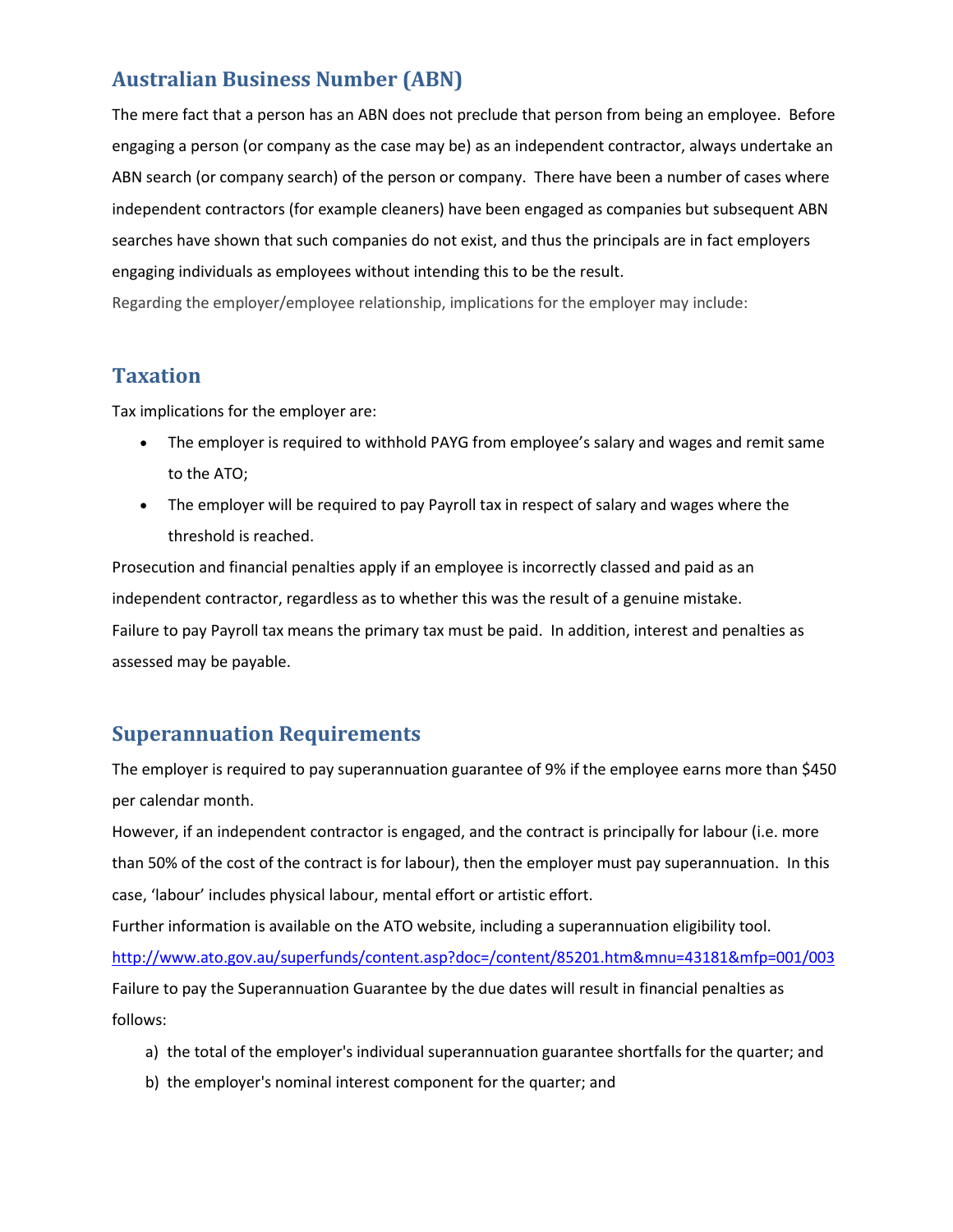c) the employer's administration component for the quarter-\$20 for each employee there is a 'shortfall' for per quarter

## **Workers Compensation Requirements**

Some people working as contractors are also treated as workers for workers compensation purposes, depending on the individual circumstances. For this reason, their employer must cover them for workers compensation and declare any payments made as wages. This means that if there is a workplace injury the contractor may be entitled to receive workers compensation for a work-related injury. Each State has differing legislation on what constitutes a worker or "deemed worker" and WorkCover in each state provides guidelines as to whether someone is considered a worker or contractor for workers compensation purposes. Employers should check their responsibilities in these areas prior to engaging the worker.

The criteria for determining whether a contractor is a deemed worker for the purpose of determining whether they should be covered by the employers Workers Compensation policy is similar to the multifactor test.

#### **New South Wales**

WorkCover NSW has a private ruling and self assessment tool online. Employers can apply online for a private ruling on whether a person or entity is considered to be a worker or contractor for wage record and premium calculation purposes.

[http://www.workcover.nsw.gov.au/WorkersCompensation/PrivateRulings/Self\\_Assessment\\_Tool/Pages](http://www.workcover.nsw.gov.au/WorkersCompensation/PrivateRulings/Self_Assessment_Tool/Pages/default.aspx) [/default.aspx](http://www.workcover.nsw.gov.au/WorkersCompensation/PrivateRulings/Self_Assessment_Tool/Pages/default.aspx)

#### **ACT**

Workers in the ACT whether employed under a 'Contract for Service' or a "Contract of Service" who works on a regular and systematic basis are deemed to be Workers for the purposes of workers compensation and must be covered by an employer's workers compensation policy.

#### **VIC**

Worksafe Victoria has its own assessment tool which can be obtained from their website [http://www.worksafe.vic.gov.au/wps/wcm/connect/af14d4004071f4fba342ffe1fb554c40/contractor\\_g](http://www.worksafe.vic.gov.au/wps/wcm/connect/af14d4004071f4fba342ffe1fb554c40/contractor_guidelines.pdf?MOD=AJPERES) [uidelines.pdf?MOD=AJPERES](http://www.worksafe.vic.gov.au/wps/wcm/connect/af14d4004071f4fba342ffe1fb554c40/contractor_guidelines.pdf?MOD=AJPERES)